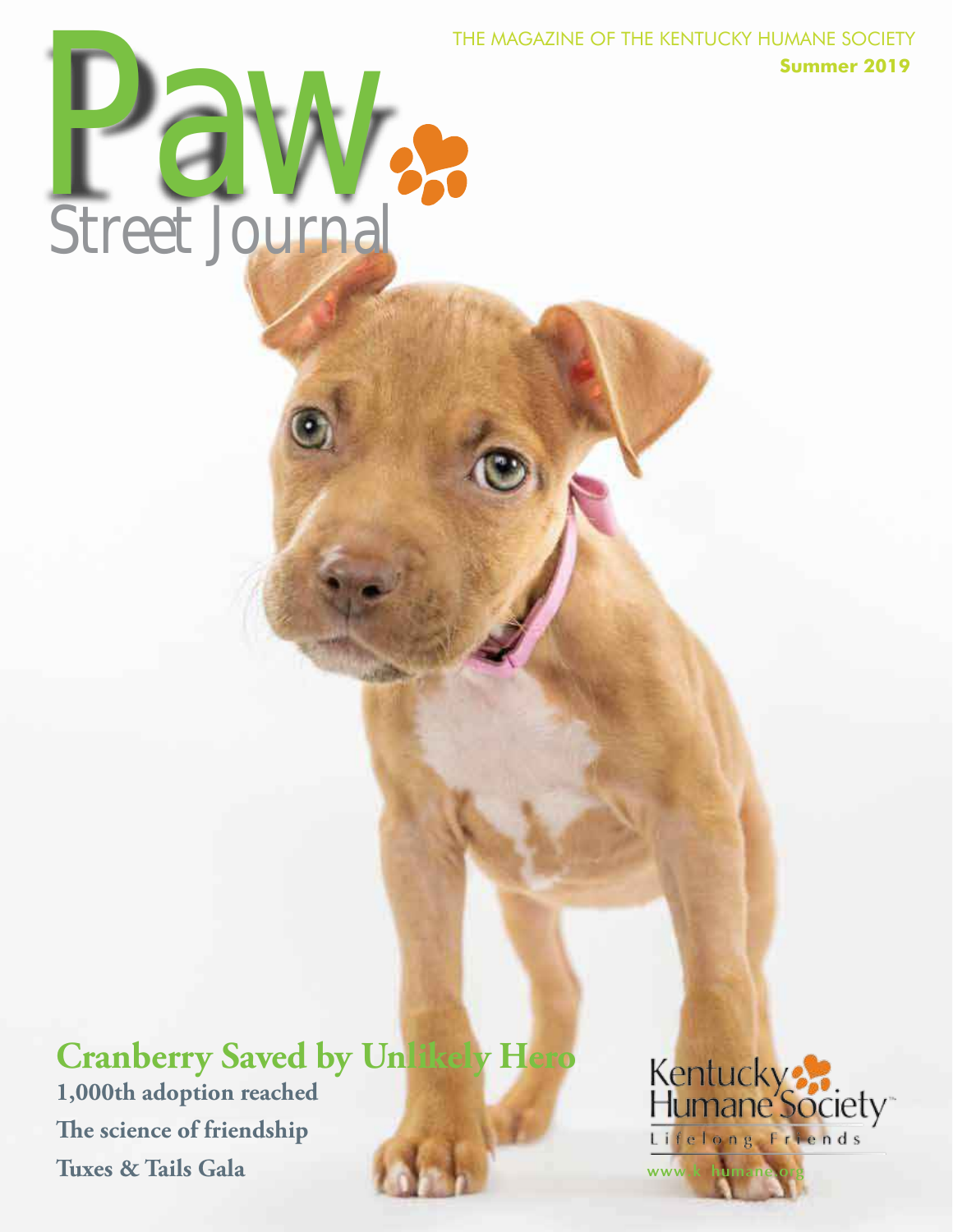



#### www.k humane.org

#### **On the Cover**

Cranberr was saved b an unlikel hero thanks to a dog named Goof



and our support. Photo b Jennifer Schoenegge.

The *Paw Street Journal* is a quarterly publication of the Kentuck Humane Societ . Questions or comments may be addressed to the Public Relations Department, (502) 515-3152 or info@k humane.org. Circ.: 16,500

**Editorial team:** Dominic Jackson, Andrea Blair and Megan Decker. Volunteer proofreader Sara Ulliman. Photos b Bobb Baumgardner, William Beasle, Amanda Brown, Aimee McFerren, Jennifer Schoenegge, Wend Stidham and Ka e West.

#### **Board of Directors**

Beth Andrews, Jennifer Branch, Steve Code, Ton De e, Andrea Duvall, David Easterling, Ann Leonard (Chair), Bill M ers, Patrick Padgett, Cath Shircliff, Darren Stein, Jena Stone, Patti Swope, Nanc Jo Trafton

Toni Clem,\* Nick Costides,\* Brian Haara,\* John Hassmann,\* Rick Ma nard,\* Glenn Price\* *\* Advisor Board* 

#### **Leadership Team**

Lori Redmon, President & CEO Britne Chane, Chief Operating Officer Alisa Gra , VP of Outreach Karen Koenig, VP of Animal Welfare Andrea Blair, PR & Marketing Director Jeff Callawa, Facilities Director Darlene Rich, Director of Finance Robin Vincent, Shelter Operations Director Shara Weisenauer, Equine Director

Kristin Binkowski, Development Manager

# Dear Friends,

When you look back on challenging times in your life, what do you recall most?

For me, it's the helpers. Those people who saw I was struggling, reached out, and gave me a hand. They helped turn a difficult time into one of hope and healing.

That's the approach we take at the Kentucky Humane Society.

When rural animal shelters in our state are struggling and ask us for assistance, we do what we can to help. Sometimes that means we take in pets when shelters are overcrowded. Other times it means we give advice, such as how to host successful adoption events, when to vaccinate, or how to keep pets healthy and happy through enrichment.



*Lori Redmon with a puppy*

Our team works tirelessly to help not only companion animals in Jefferson County, but animals throughout Kentucky. And while we are working intensively in three rural communities through our Love 120 initiative (see page 8), we don't stop there. Last year we helped animals from over 35 Kentucky counties.

With your support, we can continue this important, lifesaving work. Please give Kentucky's animals a hand by making a gift to KHS. You can be assured that KHS is an excellent steward of your donations, and that your gifts will make a real difference.

Thank you for all you do for animals in need!

With gratitude,

Mi Kene Redmon

Lori Kane Redmon President and CEO

### **Urgent Summer Fund Drive**

Summer is the busiest time at the shelter! Currently we are caring for more than 400 cats, dogs and horses. Summer is also the season when donations drop because many of our supporters are traveling or are busy. That's why the Kentucky Humane Society is inviting you to join our Urgent Summer Fund Drive.

Your gift this summer will have an immediate impact on needy shelter animals. You'll make it a better world for one precious animal at a time! Thank you for your compassion and your support!

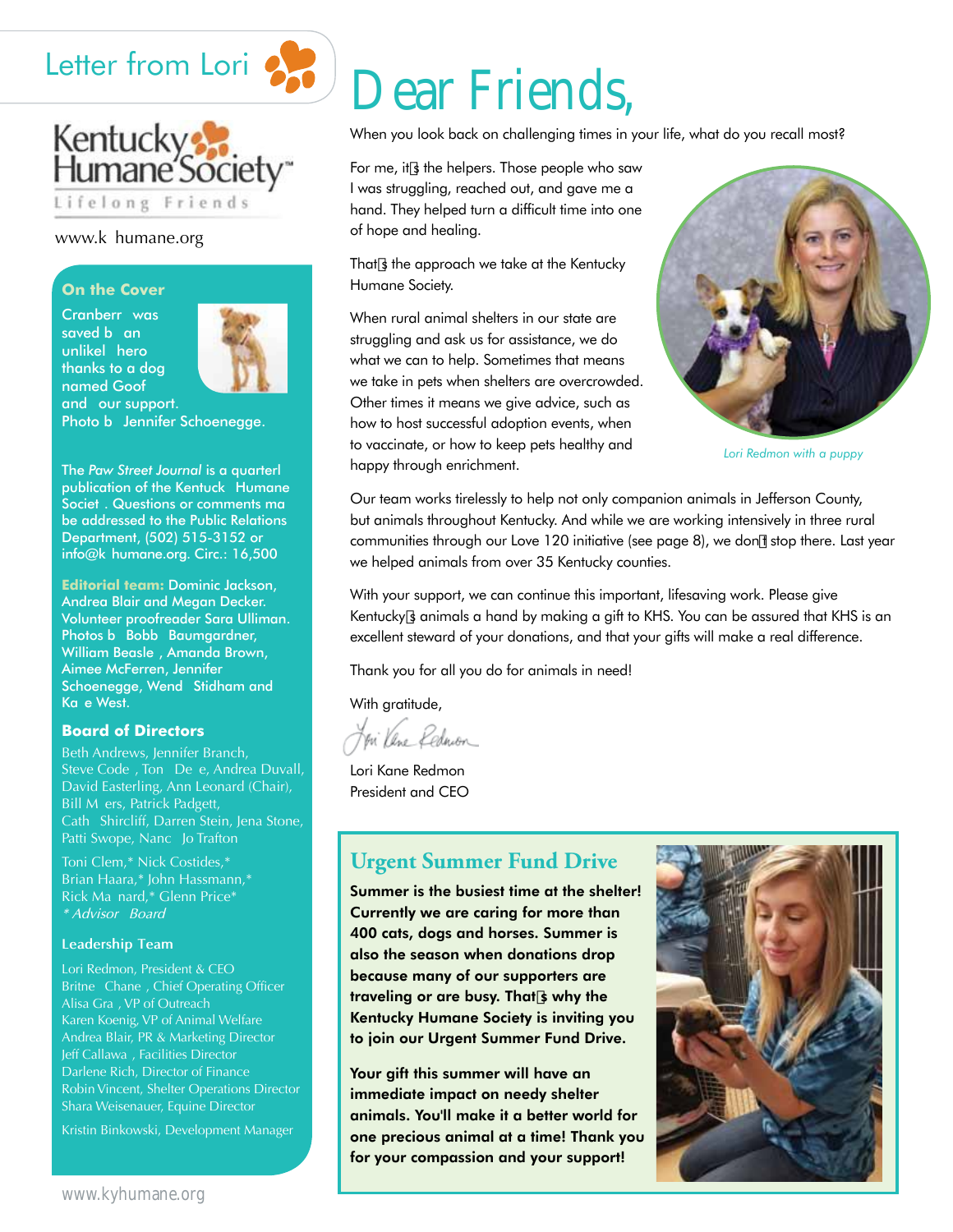

*Cranberry (left) was extremely ill when she arrived. She was saved by a blood transfusion from Goofy (right) and by your support.*

# Cranberry Saved by an Unlikely Hero

At just six weeks old, little Cranberry was critically ill.

Cranberry had been turned in to another shelter, unwanted. The little pup was depressed and lonely. And then she became very, very sick.

The other shelter reached out to us, asking if we could take Cranberry in as an emergency case. The poor puppy was so weak from dehydration, vomiting and diarrhea that she couldn't hold her head up, and her body was shedding her intestines through her stool.

We agreed to take her in, and our veterinary team immediately went to work trying to save her life. Cranberry tested negative to all the usual pathogens, such as parvo. But her white blood count was plummeting, and she was not responding to treatment.

"The only hope she had was an emergency blood transfusion," said Dr. Emily Bewley, our Shelter Veterinarian. "It was a long shot, but we were determined to try to save her."

Thanks to supplies donated by Supplies Over Seas, a Louisville-based charity known for providing medical help

for overseas patients as well as local charities, that blood transfusion was possible.

All that was needed was a willing donor. Dr. Bewley knew just the candidate: our very own special needs shelter dog, Goofy!

Goofy had been with the Kentucky Humane Society for some time, so we had a clear record of his vaccinations and knew he was healthy enough to participate in the blood transfusion. Immediately after the transfusion, Cranberry's color began to come back, and she could stand. By the next day, she had begun eating on her own!

Cranberry spent the next several weeks in foster care where she was able to

gain weight, socialize and become healthy enough to go up for adoption.

After less than two hours on the adoption floor, Cranberry found her forever home with the Roden family. Her new parents say that she is being spoiled rotten and fits right in with her canine big brother.

When this magazine went to press, Goofy was still looking for his own permanent home. Goofy is a loving, special needs dog who had some neurological issues or trauma in the past which gives him a unique look. One of his eyes is higher than the other, but that doesn't impact his loving, goofy nature. To see if he is still available for adoption, visit kyhumane.org/dogs.

### **Help Special Needs Pets**

It's because of compassionate people like you that we can take in and save animals like Cranberry and Goofy. Thank you for all that you do! Your donations are so very much appreciated! You can support our animals by making a gift at k humane.org/donate or by returning the enclosed envelope. Or call 502-515-3143 to make a gift over the phone. KHS is a nonprofit, and we rely on supporters like you to care for needy animals.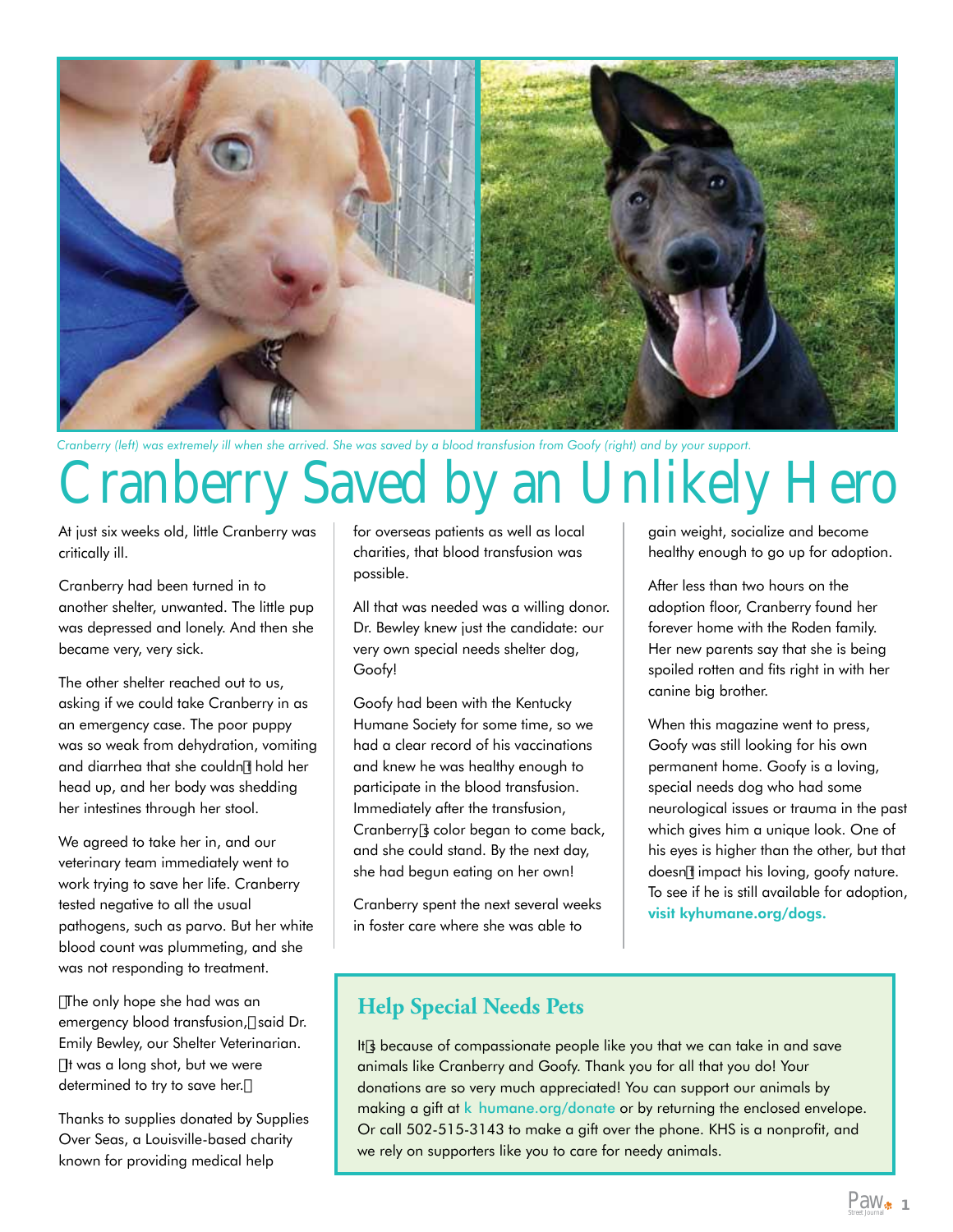### Compassion Matters



## 17-Year-Old Kitty Adopted

*Rocky was adopted after 9,500 people saw him on Facebook* 



*At 17, Rocky found himself alone*

Seventeen-year-old Rocky found himself at the Kentucky Humane Society when his owners became very ill and could no longer care for him. Being that Rocky is an older guy at the shelter, we thought it would be a challenge to find Rocky a loving home. We knew we had to give him everything we had!

We featured Rocky on our weekly "Wet Nose Wednesday" segment, a partnership between KHS, radio station 99.7 DJX and Studio 351 where a shelter animal is highlighted in a Facebook live video. The "Wet Nose Wednesday" star has a reduced adoption fee of \$9.97 and the adopters get a free photoshoot with the animal at Studio 351.

Rocky's "Wet Nose Wednesday" feature was one of our most watched segments, with more than 9,500 views from potential adopters. It wasn't long until the video caught the attention of the Mabe family who came in to meet Rocky. Sarah and her partner decided they couldn't leave our East Campus adoption center without him.

Rocky is now living the calm and cushy life of a beloved cat with his forever family, and we couldn't be happier for him. A big thank you to his new family for adopting him!

## A Purrfect Partnership: 1,000th Adoption Reached

Con"cat"ulations to Joey, the 1,000th KHS cat adopted at Purrfect Day Café! The adoption took place June 8 – exactly 10 months after Louisville's first cat café opened on International Cat Day.

The café is located at 1741 Bardstown Road in Louisville and features coffee, tea, "meow-cohol," and cat-themed treats for people, plus a separate cat room where guests can cuddle with adoptable felines.

KHS and the café "purrprietor," Chuck Patton, initially set a goal to find homes for 300 cats in the first 12 months.

"We are overwhelmed and grateful for the success of this unique partnership, and for all of the amazing, compassionate people in our community who have chosen to adopt a new feline family member!" says Robin Vincent, KHS Shelter Operations Director.

Follow Purrfect Day Café at facebook.com/purrfectdaycatcafe or instagram.com/purrfectdayky.



*Joey, the 1,000th KHS cat adopted at the café*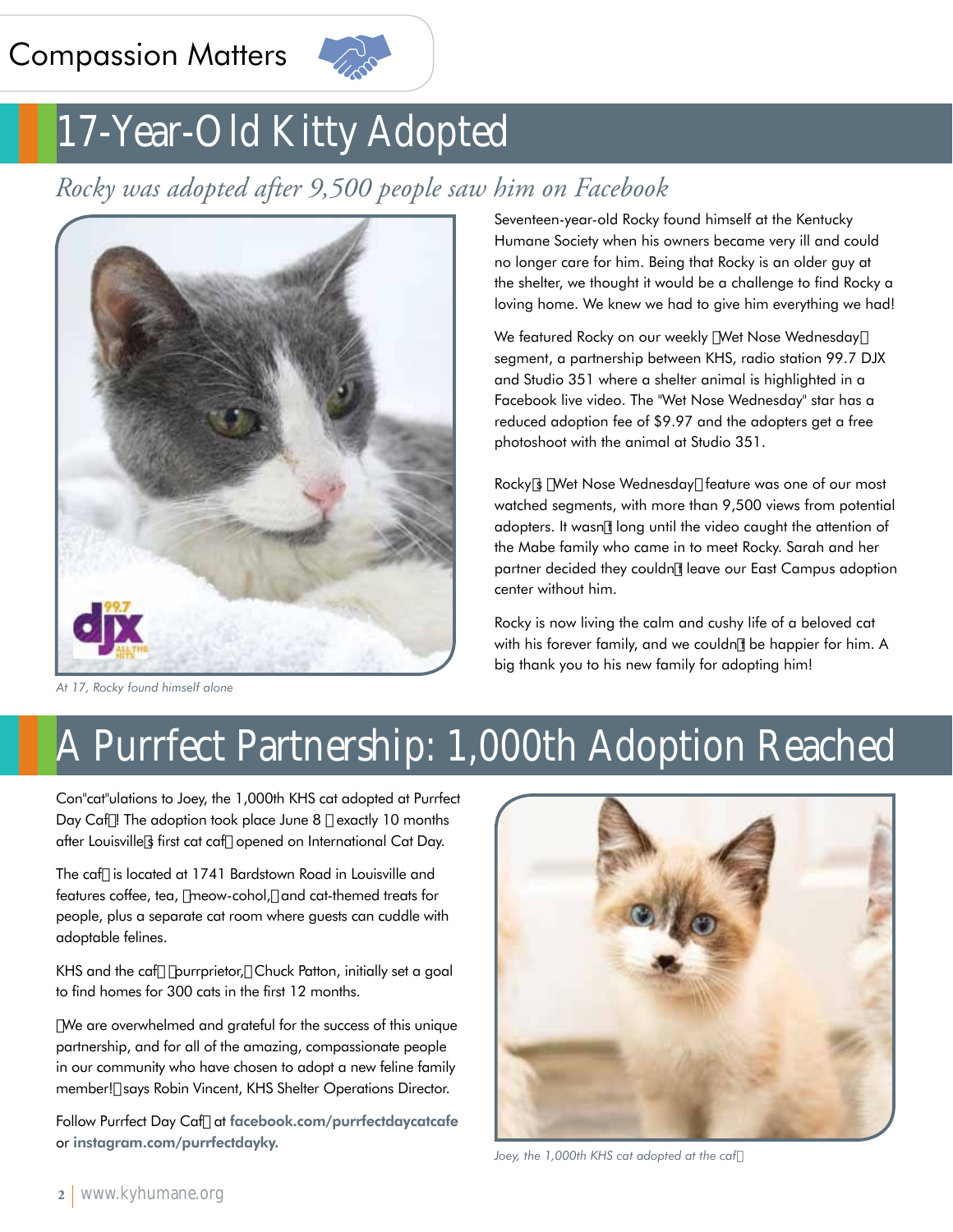### Abandoned Senior Horse Finds Perfect Home



*Dale is a happy horse in his new home*

Finding a forever home for a senior horse can be challenging.

Add to that a senior that has been a stallion his entire life makes it even more difficult, as stallions are typically best suited to only have geldings as pasture mates. Then add a senior that can't be ridden due to wear and tear from previous years' use…Dale met all of these barriers.

But when we received a call from Louisville Metro Animal Services requesting our help with a senior horse, we knew we had to help.

Dale, a Quarter Horse, was found abandoned on a farm in Jefferson County. He was covered in burrs, thin, and his feet

### **Equine Program GFAS Certified**

We are pleased to announce that the KHS Equine Program is now Global Federation of Animal Sanctuaries accredited! Accreditation signifies that our Equine Program meets GFAS's rigorous and peer-reviewed equine care standards, which are confirmed by a comprehensive site visit. Accreditation also signifies adherence to standards addressing the sustainability of the organization, ethical principles, finances, staffing, education, outreach, security and safety and other operational aspects.

were in need of attention. We attended to his nutritional and medical needs and gelded him.

The odds were stacked against Dale, but the KHS equine staff were committed to finding him his forever home. It was out there, somewhere.

That home was found over 400 miles away, in Michigan. Dale's new adopter, Lisa, had recently lost one of her senior horses. While she wasn't quite ready for another horse, her other gelding, Ruger, was grieving the loss of his pasture mate, so Lisa wanted to do right by him. Ruger is a spunky boy who does best with a strong leader. Lisa has a special place in her heart for senior horses, but they are typically lower on the equine social

hierarchy, so finding the perfect fit was a bit like finding a needle in a haystack.

Luck would have it that we had the perfect fit! Dale met all the criteria that were no longer seen as negatives but were positives to finding a forever home!

While he's a senior, he's confident, yet kind, and is an amazing leader. Lisa is a very hands-on owner, and Dale has impeccable ground manners, making him a joy to work with.

Lisa has renamed him Flynn, and his bond with Ruger was almost immediate, as if they'd always been together. Lisa said Ruger willingly supports Flynn's role as the leader, and Flynn is in his forever home where he is loved dearly.

### **Help Our Horses**

Did you know that last year KHS found homes for almost 100 horses? We are proud to find the right home for the right horse! Learn more about our Equine Program by following us at facebook.com/khsequine.

Want to help our equines? Donations are gratefully accepted at k humane.org/equine-donate or by calling 502-515-3143.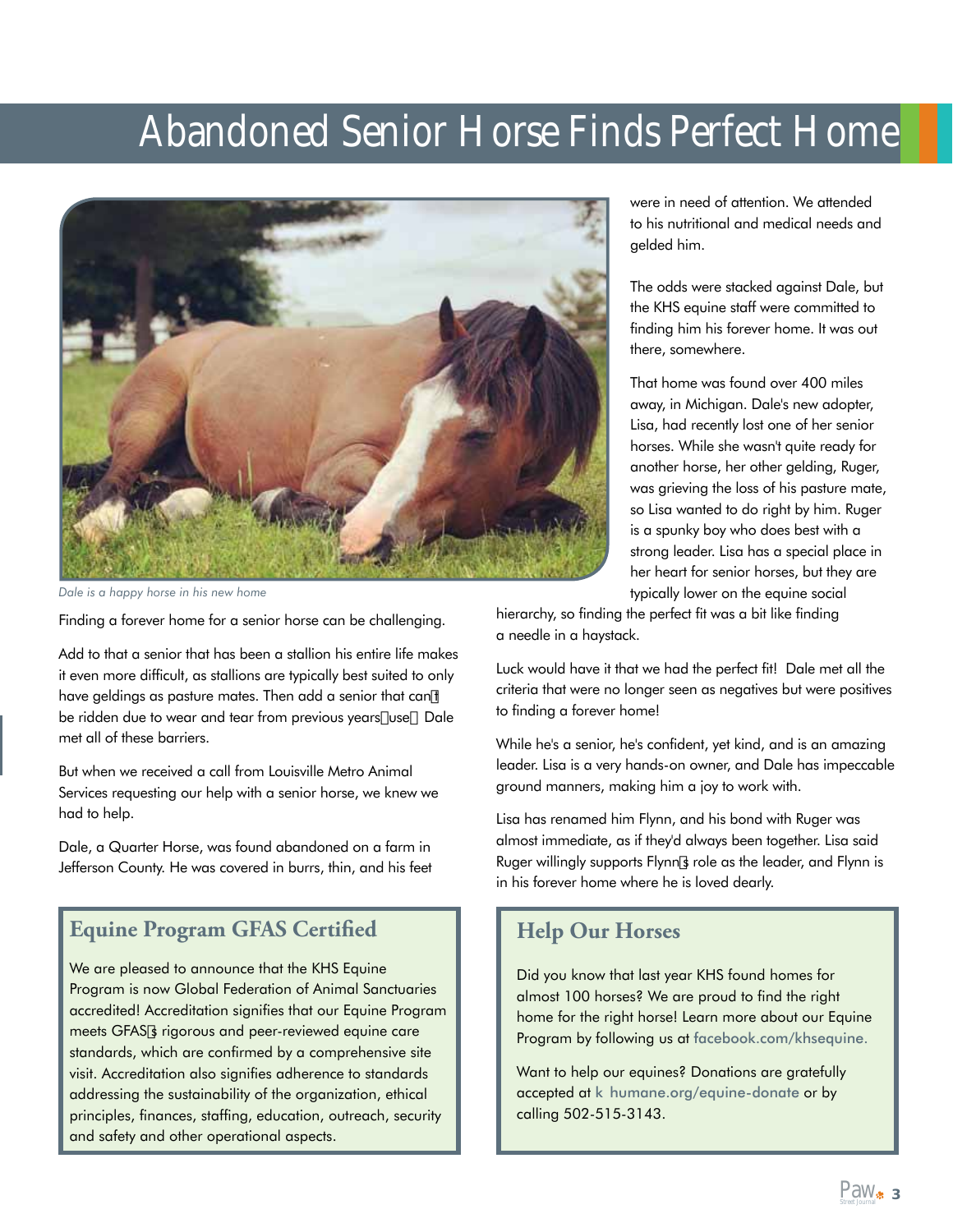

## Local Kohl's Gives Back

### *Through Volunteer Grant Program*

On June 11, a group of local Kohl's employees volunteered their time at Dog Day Nights at Slugger Field, a fundraising event supporting KHS. The wonderful team of volunteers helped check in a record-high 859 dogs at the stadium, and we couldn't be more grateful for their help and support.

Kohl's is part of a Dollars for Doers program, where their company donates money to KHS based on the hours their employees volunteer. Thanks to their volunteer efforts, KHS will be awarded a \$1,000 donation. We want to say a special thank you to the Kohl's employees for their impact on our shelter animals!

Does your company participate in a volunteer grant program such as Dollars for Doers? Not sure? We are happy to look up the information! For companies with volunteer grant programs, we can arrange a puppy or kitten visit to your office to talk more about volunteer opportunities. Please contact our Volunteer Manager, Savannah, at volunteer@kyhumane.org for info.



*Kohl's employees volunteering at Dog Day Nights at Slugger Field*

## Join Me in Becoming a Lifelong Friend

### *By Kristin Binkowski, Development Manager*

Animals have always been a part of my family, but it was an abused stray named Barkey that changed my life forever. Barkey showed up on our doorstep with a rope tied around his neck, hungry and scared. He was also riddled with birdshot – I remember counting 52 pellets in all. Barkey had a rough start in life, but his unconditional love brought our family so much joy.

Barkey inspired me from an early age to help animals in need. I donated my birthday money to our local animal shelter. As I got older, I participated in fundraising events, and would often visit the shelter bringing treats for my furry friends. Barkey taught me all pets deserve a second chance at finding a loving home.

Today I share my home with four rescues, and helping pets continues to be a lifelong mission for me. I'm proud to work for the Kentucky Humane Society, and I can't think of a better way to ensure the future success of programs and services benefitting shelter pets than my decision to include KHS in my estate plans.

KHS is ever-evolving (since 1884) and has embraced positive change for our community and its pets. Thus it was an easy decision to mark KHS as a beneficiary of my IRA and will. I hope



*Kristin with her rescue pets, Masala and Bonnie*

to inspire YOU to become a Lifelong Friend to animals as well by including KHS in your estate planning.

If you wish to learn more about KHS and our planned giving program, give me a "howl" at 502-515-3147 or kbinkowski@ kyhumane.org. If you have already established KHS in your estate plans, thank you! (I hope you will let me know. I will respect the wishes of those who want to remain anonymous.)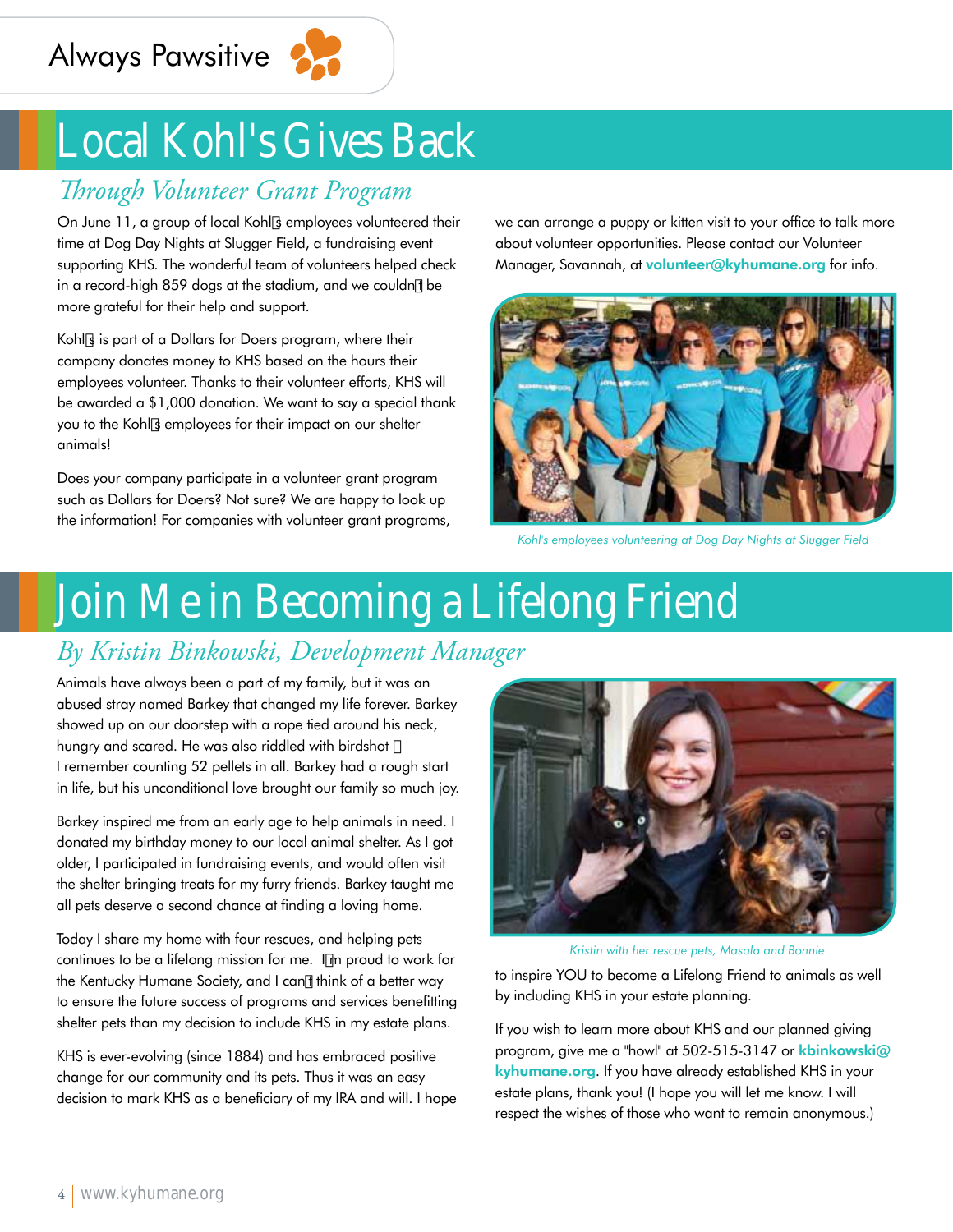### The Ama ing Dali

*Dali with Mary Beth, Doggie Daycare Supervisor*

### *Pampered Client of Fern Creek Pet Resort*

Meet four-year-old Dali! She has attended Doggie Daycare at our Fern Creek Pet Resort since she was six months old, where she loves playing with other dogs and seeing her human friends. She also loves being pampered at our grooming salon; she gets a bath and her nails done by our groomer Allison every week! Other fun facts about Dali:

- Dali is named after Salvador Dali, the surrealist painter.
- She works with her dad once a week at Holy Cross School as a therapy dog.
- She has her Canine Good Citizen (CGC) certificate and is working toward her AKC Novice Trick Dog (TKN).
- Dali likes to dress up in fancy costumes. Dali's mom makes her dresses and she wears one for every holiday!
- She always has a toy with her, and if she wants attention, she squeaks her toy.
- Dali has a best friend named Piper, and they love to run and play tug-a-war.

The staff at our Fern Creek Pet Resort and Eastpoint Pet Resort love to pamper their clients! Learn about boarding, Doggie Daycare and grooming services at kyhumane.org/ petresorts.

# The Science of Friendship

*By Edwin Ramirez, KHS Behavior Manager*

Friendship can best be described as a relationship of mutual affection between two people. Friends are the folks you seek out during challenging times, the ones you want to share exciting experiences with, whom you can say anything to and share interests with. Most importantly, friends are people you trust.

When I think about the relationship I have with my personal dogs, I think about it as a friendship. I feel this way because of the bond we share with each other. Most importantly, we trust one another. Developing this trust did not happen overnight.

The notion that dogs can be our friends has been the foundation of how I approach most of the behavioral challenges I am faced with as a professional dog trainer for KHS. No matter what sort of challenge is presented, I start each case with the same question: How do I establish a line of communication and trust?

Finding common ground with our dog is the answer! One of the most effective ways we approach this is through positive reinforcement training. We figure out what our dog wants out of life and use this to reward desired behavior. Is it food? A ball? Taking a car ride? We then can share this joyful experience with our dogs and provide it when they need it most.



It is when we find this common ground with them that they begin to connect with us, spend more time with us, and they develop trust and communication with us. This is the very basis of how we overcome challenges together. Isn't this how all friendships are established? All we have to do is try.

Ready to establish a longlasting friendship with your dog? Sign up for a Kentucky Humane Society

*Edwin with a KHS dog* 

dog training class. We offer everything from Positively Puppies to Manners for Life, as well as specialized classes that help you teach your dog how to overcome common behavioral challenges. Visit kyhumane.org/behavior-training to learn more.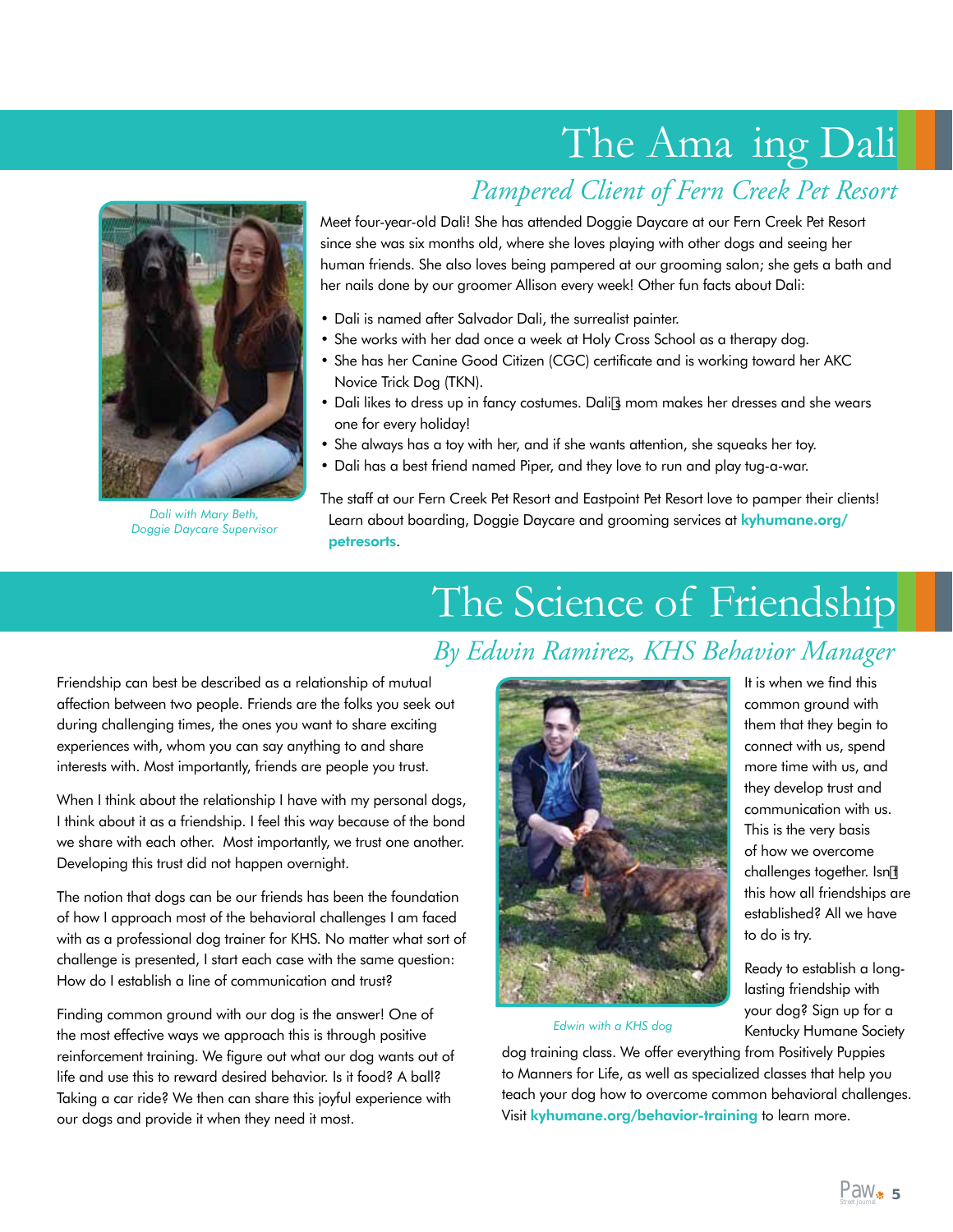### Ever Evolving @

## 2020 KHS Calendar Contest

Do you have a great photo of your elegant equine, favorite feline or precious pooch? Or a furry friend who missed his or her calling as a super "ani-model"? Don't miss this chance to guarantee your favorite animal friend a spot in the soughtafter annual Kentucky Humane Society Pet Calendar!

Your entry donation will support KHS' lifesaving mission to help local homeless animals. In addition, everyone who submits a photo is guaranteed to have their animal's photo printed in the Lifelong Friends Collage. Plus, each entrant will be mailed a 2020 calendar in November.

Photo submissions are just \$25. For that donation, you will have the chance to have your pet as the Featured Pet of the Month. There are eleven chances to be a Featured Pet of the Month (printed photos are approximately 8.5x11 inches in horizontal mode), and 24 chances to be a Runner Up (Runner Up photos are approx. 2x3 inches).



All photos submitted will enter into a contest to be judged anonymously by KHS staff. Each submission donation will support KHS' lifesaving adoption, spay/neuter and education programs.

Submit your pet's photo online at **kyhumane.org/calendar**contest.

### KHS Pup in Training to Help Vets



*Earl, a former KHS pup, is in training to become a service dog*

Early Times Kentucky Whisky has a special addition to its family – "Earl," the one-year old rescue puppy adopted from the Kentucky Humane Society (KHS).

Early Times is raising and training Earl to become a service canine as part of its longtime partnership with K9s For Warriors, a nonprofit organization committed to training service canines for military veterans suffering from PTSD, traumatic brain injury, and other trauma resulting from post-9/11 military service.

Like Earl, the primary source of dogs for the K9s For Warriors training program is rescue animals. Early Times partnered with KHS to help identify potential canine companions, and upon finding Earl, the KHS team immediately knew he was special.

"Earl is the total package – confident, intelligent, resilient and eager to engage with 'his' people. He's going to thrive in his new career!" said Kat Rooks, KHS Kentucky Initiatives Director.

Earl will remain in Louisville until the of end of summer, where he will continue his formal service training with K9s For Warriors. Ultimately, he will be matched with a veteran at the completion of the fall 2019 program.

"The K9s For Warriors program saves lives, and by rescuing Earl as a candidate for the program, we know that more than one life was changed," said Early Times Senior Brand Manager Dallas Cheatham, who is fostering Earl.

In addition to training for the K9s For Warriors program, Earl is exploring Louisville and enjoying visits with his foster family at the Brown-Forman Distillery, where Early Times is produced. Fans 21 years and over can follow along Earl's journey by visiting Early Times' website, www.earlytimes.com.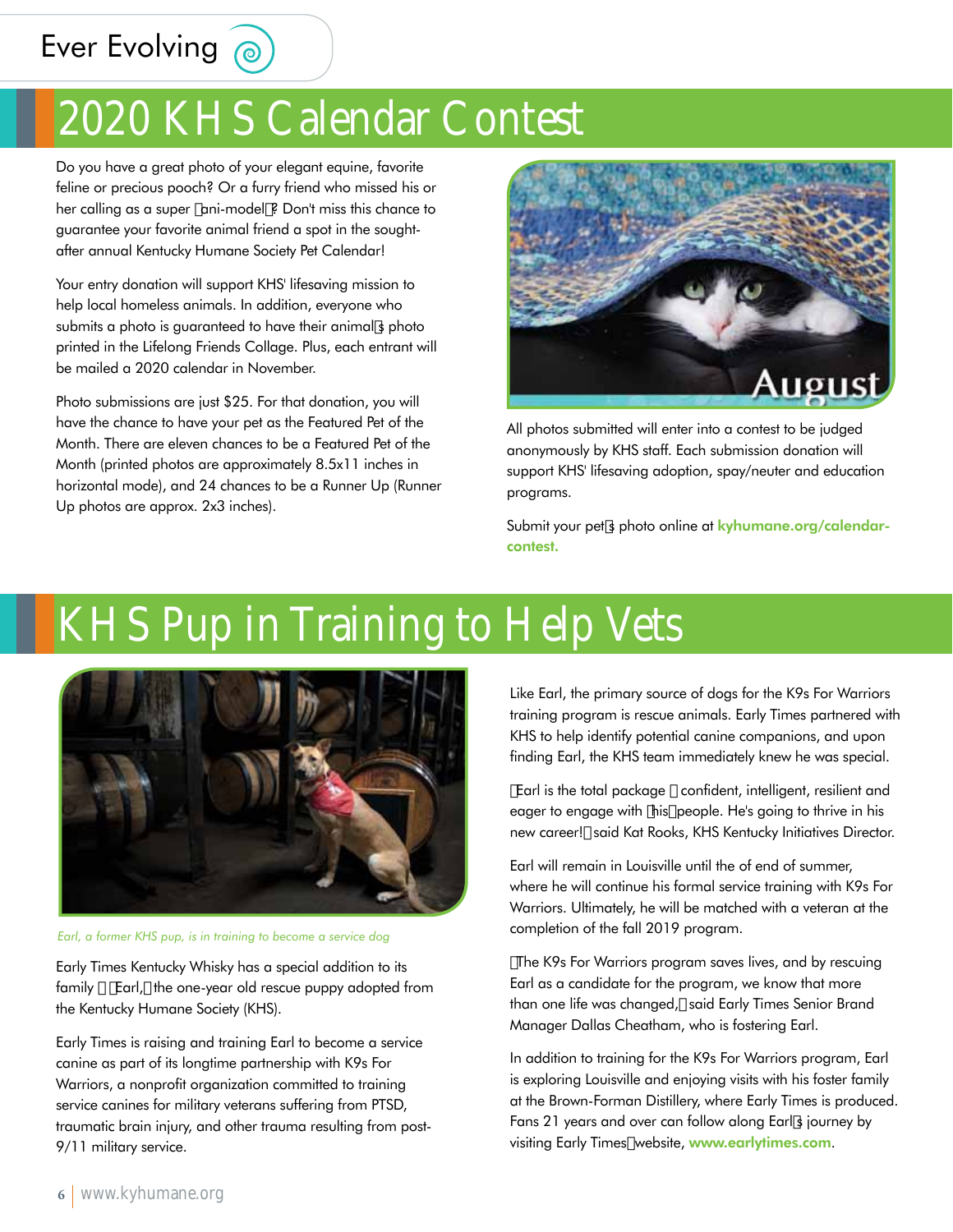

## Dog Day Night at Slugger Field



Wow – we had a blast at the May 7 and June 11 Dog Day Nights at Slugger Field! Hundreds of dogs and their families came out to enjoy baseball and support KHS!

Our next Dog Day Night is Tuesday, August 13. The game begins at 7 pm. Fans making a donation of \$3 per dog to KHS get to bring their pooch to our very own V.I.P. (Very Important Puppies) section and receive a special doggie bag (First 500 dogs). You can even sign up to participate in the dog parade!

Tickets for humans are \$8 per person. 100% of the dog admissions price is a donation to KHS. Learn more at kyhumane.org/events.

# Catsino Royale

### *Tuxes & Tails Gala is August 17 A waggin' good time!*

Are you ready for an unforgettable evening? Our 26th annual Tuxes & Tails Gala, presented by Mister "P" Express Inc., will take place Saturday, August 17, at the Louisville Marriott Downtown. The Signature Sponsor is Brown-Forman.

The event draws in animal lovers not only with its important mission of helping homeless pets, but with a fun and festive theme. This year's theme is "Catsino Royale: For Your Paws Only," and features a silent auction, open bar, appetizers, casino tables and adoptable pets, followed by dinner and a spirited live auction, music by "From Paris" and an after party.

"Proceeds support KHS' lifesaving work, including adoptions, spay/neuter and pet retention programs," says Alisa Gray, KHS Vice President for Outreach. "And during Tuxes & Tails, we ask guests to make special donations to our TLC Fund, which helps pay for medical or behavioral care for our most fragile animals so they can be adopted."

Black tie is optional. Tickets are \$200 per person, or sponsorship tables start at \$2,000. And for those who want to skip dinner and arrive in time for the after party, we offer tickets to the Tuxes & Tails Lounge for \$75.

To purchase tickets or become a sponsor, call (502) 515-3131 or visit kyhumane.org/tuxes-and-tails.

## Waggin' Trail



Waggin' Trail Walk and Festival for the Animals was a bit soggy this year, but we want to thank everyone who came out to the Water Tower on June 9. With your help, we raised over \$96,000 for the animals!

We'd like to thank our sponsors:

Best in Show:



Whisker Warriors: Fe Community Credit Union, PetFirst Pet Insurance, America's Windows, LLC, BoneDry, Oxmoor Toyota

Horse Hero: CVCA

Pet Patrol: Modern Woodmen, Double Dogs, RKD Alpha Dog Marketing, Purrfect Day Café, Raising Cane's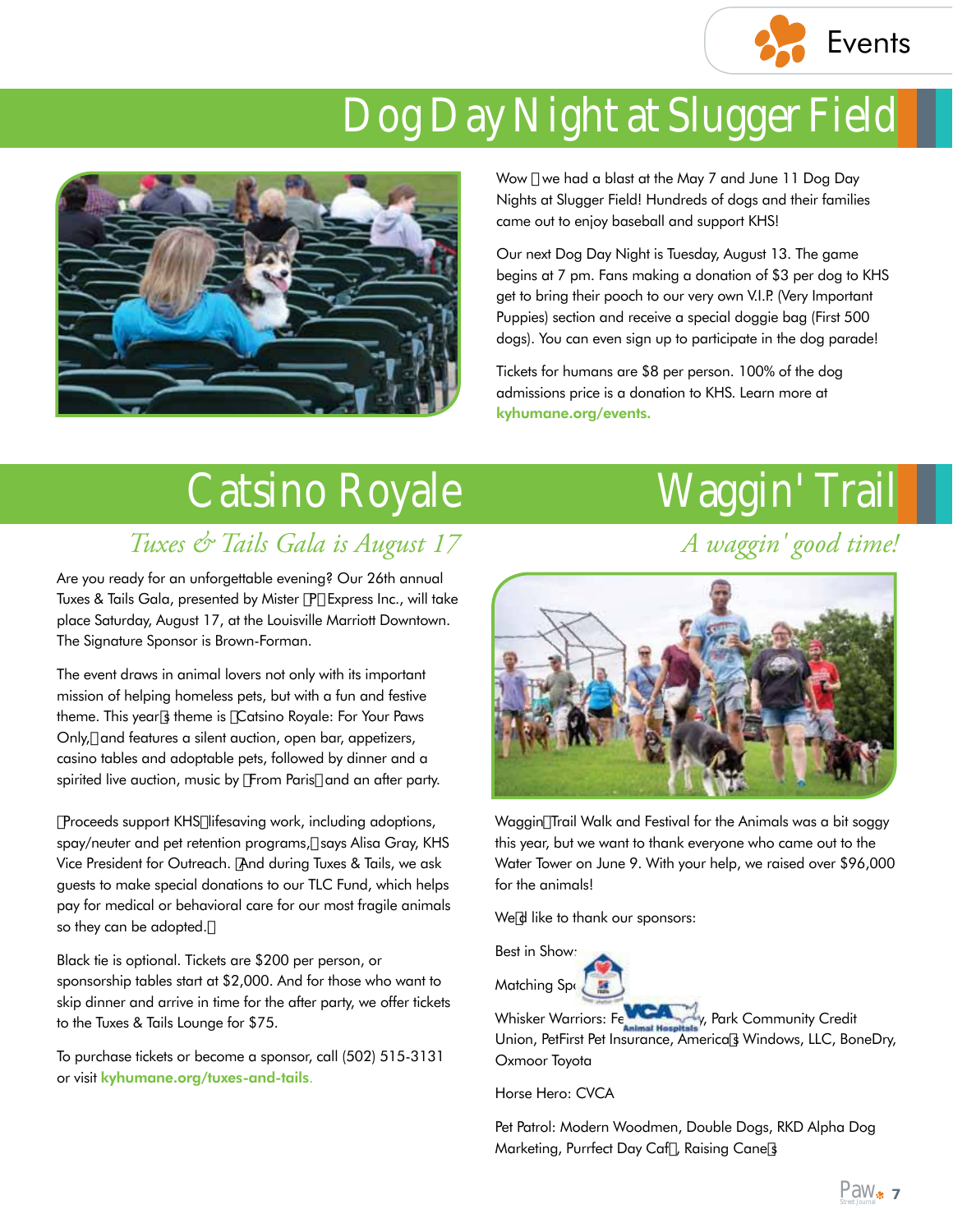### Inspire Others

## Kids Love Our Camp



*Campers learn about pet overpopulation and perform a mock spay surgery*

In 2019, the Kentucky Humane Society hosted its 32nd year of summer camp! The Lifelong Friends Camp, offered June through the beginning of August, helps young animal lovers build a sense of kindness, respect and responsibility towards companion animals. Campers enjoyed activities designed to empower them to make a difference in their community while having fun with friends two-legged and four-legged. A big thank you to all the wonderful campers who joined us this year and made it our best year yet! This year's camp was sponsored by Feeder's Supply.

**Feeders Supply** The Pet Lovers Store

## Love 120 Helps Rural Pets

In the last issue of the magazine, we announced that KHS received a grant from WaterShed Animal Fund to provide intensive resources to help three rural shelters raise the bar for animal welfare in their communities.

We are happy to report that in the first six months of the threeyear grant, we provided 135 spay/neuter surgeries and 196 wellness services to owned pets in Perry, Graves and Breckinridge Counties. We also counseled the partner shelters on how to host successful adoption events, implement best practices for shelter care and increase their lifesaving capacity.

We are excited about the changes these communities have already implemented, and look forward to seeing what they accomplish within the next three years!

Our vision is to eventually improve the lives of dogs and cats in all 120 Kentucky counties. It's a lofty goal, but with your help,



*Mayfield-Graves County Animal Shelter hosted a "pay it forward" adoption event that resulted in six adoptions in one day.* 

we'll get there! Not only do your donations help animals in Louisville, but your support makes it possible for KHS to assist animals in over 35 Kentucky counties.





**800.626.2870 parkcommunity.com Insured by the NCUA**

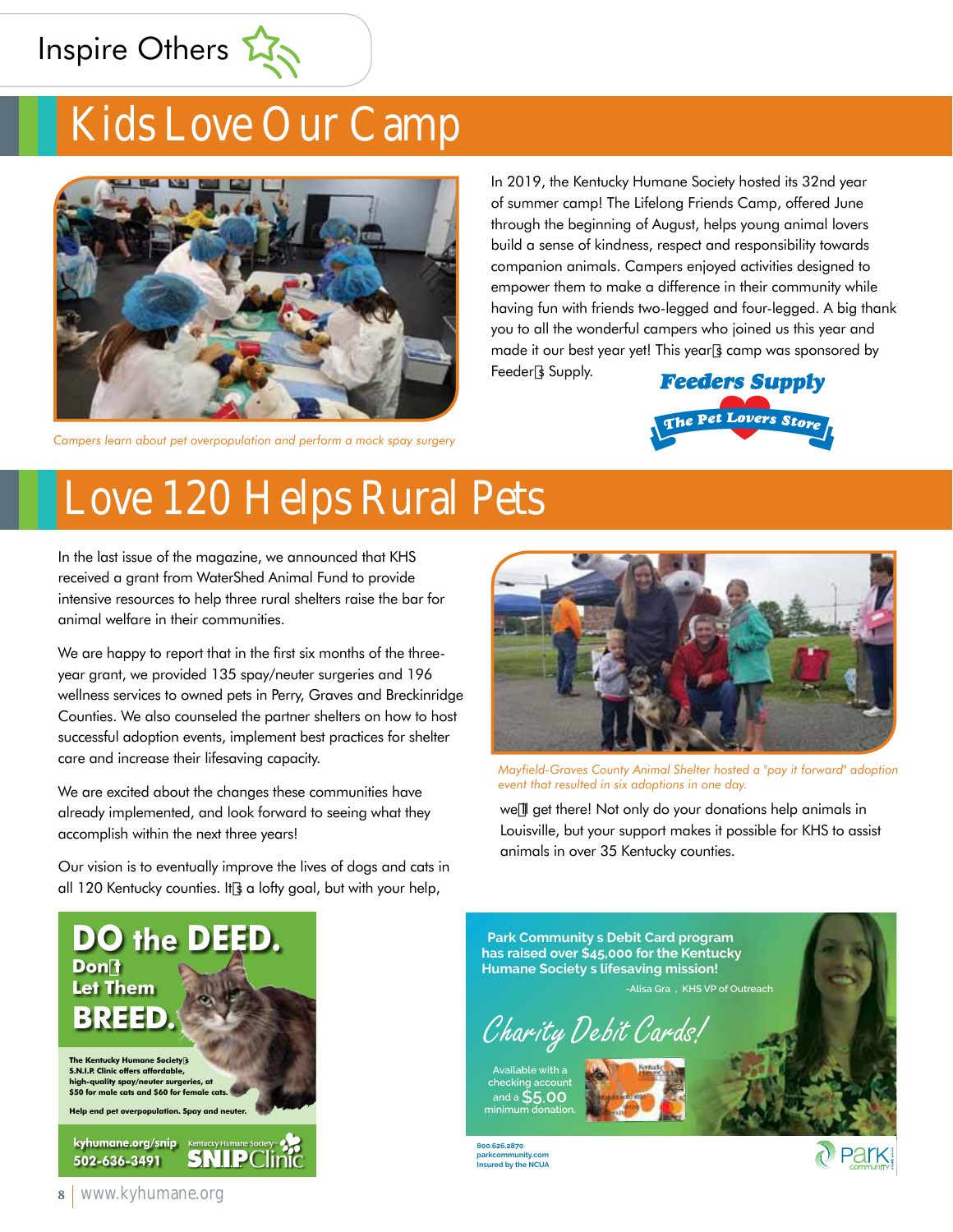## Congratulations, Savannah!



*Savannah receiving her award* 

Savannah Gregorchik, our Volunteer Manager, received the 2019 Ruth Anderson Volunteer Administrator Award. This award honors an outstanding volunteer administrator for their work within their organization and as a leader through the Kentuckiana Association for Volunteer Administration. Two volunteers, Jeanine and Gary Blazin, helped with the nomination. The ceremony was very special, and we are so proud Savannah was recognized for her work on behalf of our volunteers!

#### Become a Volunteer

For more information or to complete an application go to **www.kyhumane.org/volunteer.**

## Happy Tails!



You might remember Owen, the orphaned foal, and Winnie, the senior mare, from our last issue of *The Paw Street Journal*. Owen was a frightened, fragile foal without his mother, and Winnie was rescued by KHS after she was found tied to a tree without access to food or water. Both had suffered heartache and loss. But when we put them together, it was love at first sight! Winnie quickly accepted the little foal, and he snuggled up close to her. We knew we couldn't separate the two.

Well, we are thrilled to report that Winnie and Owen are doing great in their forever home! Here they are pictured with their adopter's grandson. Winnie is still the ever patient, loving "mother" that she was while she was in our care. And Owen, well, Owen is still the mischievous boy with a larger-than-life personality. They are both loved dearly by their new family!



Nine-year-old Chip was abandoned on our property at night in the middle of a storm, but he remained optimistic and quickly became a staff favorite. Rose had adopted a Rat Terrier from KHS a few years ago named Bella. After Bella's doggy friend passed, Rose began looking for a new companion for Bella. And what do you know – Chip happened to be posted on our Instagram just in time for her to fall in love with his cute face! A big thank you to Rose for choosing our sweet boy!

### Send Us Your Happy Tails

Do you have a great "tale" about your KHS animal? We'd love to hear it! Sent us your pet's photo and story as a private message at facebook.com/kyhumane.